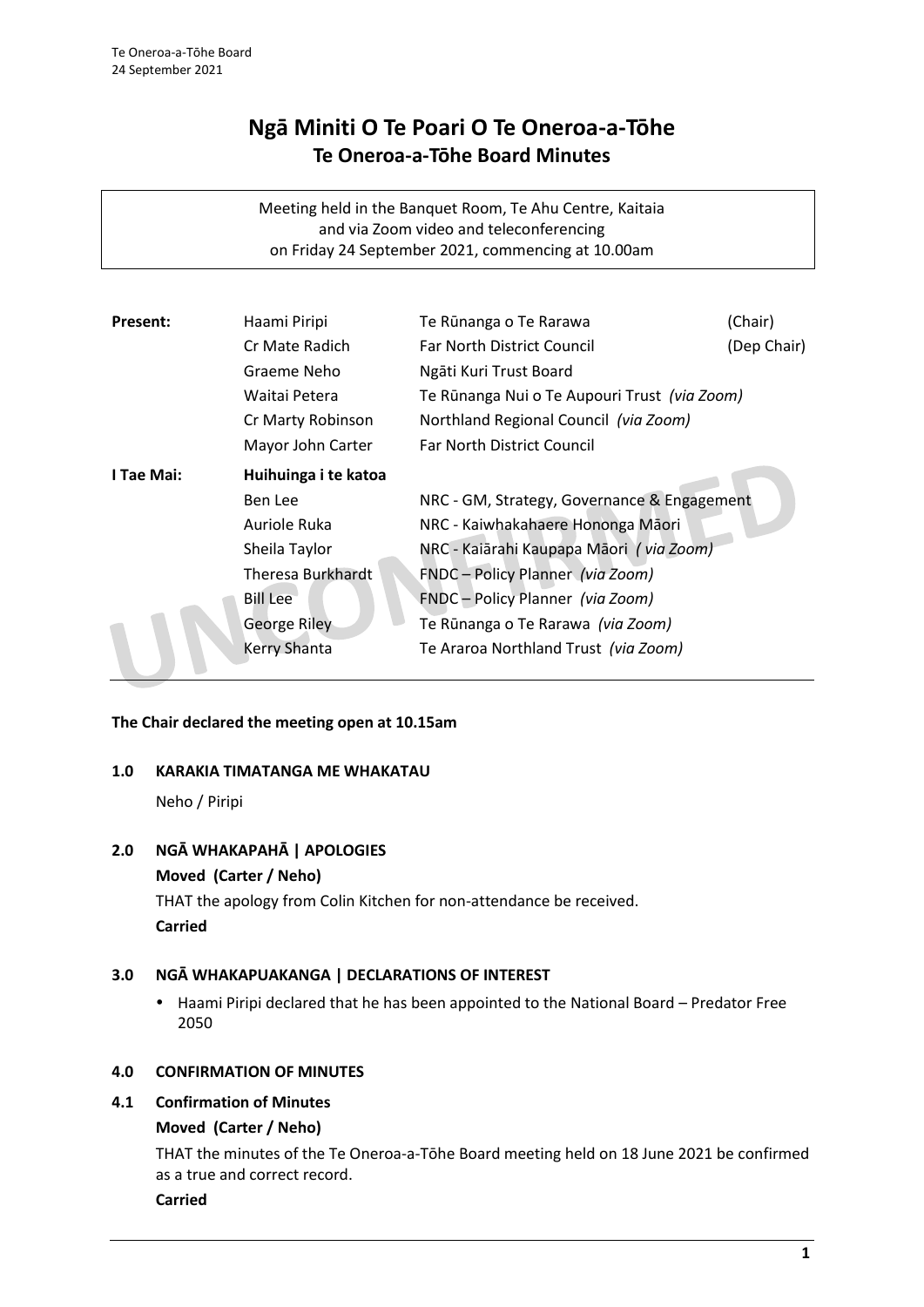# **5.0 NGĀ RIMITI | ITEMS**

#### **5.1 Financial Report**

#### **Moved (Radich / Neho)**

THAT the report 'Financial Report' by Rachael King, Board Secretary and dated 13 September 2021, be received.

**Carried**

# **5.2 Review of Te Oneroa-a-Tōhe Governance Operating Model**

# **Moved (Carter / Piripi)**

THAT the report 'Review of Te Oneroa-a-Tōhe Governance Operating Model' by Sheila Taylor, Kaiārahi Kaupapa Māori and dated 16 September 2021, be received.

**Carried**

#### **6.0 GENERAL BUSINESS**

#### **6.1 Snapper Classic**

- The Board were advised that NgaiTakoto have withdrawn their support.
- Discussion took place regarding whether the Board would be interested in supporting this fishing competition
- There is a need to understand the opportunity, ie. is it for sponsorship and pros/cons of this opportunity.

# **6.2 Standing Orders**

 Discussion took place regarding the inclusion of Zoom / Teams meetings in the Standing Orders

# **6.3 Te Araroa Trail**

• The Trust is keen to continue a meeting with Harry Burkhardt and follow up issues raised by the Board, including the feral dog issue.

#### **6.4 Buses on Te Oneroa-a-Tōhe**

Discussion took place with a request to follow up on this issue

#### **AGREED ACTIONS**

| $\mathbf{1}$ . | Provide wording for the engraving of the taonga                                                                                                       | Graeme Neho  |
|----------------|-------------------------------------------------------------------------------------------------------------------------------------------------------|--------------|
| 2.             | Arrange a meeting with Te Araroa Trust in regards to the track<br>where sites of significance are on the trail and issues/concerns<br>with wild dogs. | Graeme Neho  |
| 3.             | Remove Robert Akuhata, Rosie Conrad and Rachel Ropiha from<br>distribution lists                                                                      | Rachael King |
| 4.             | Raise concerns regarding feral dog issues with DOC                                                                                                    | John Carter  |
| 5.             | Investigate ways in which to manage safety in the event of<br>members of the public attending Board meetings                                          | Ben Lee      |